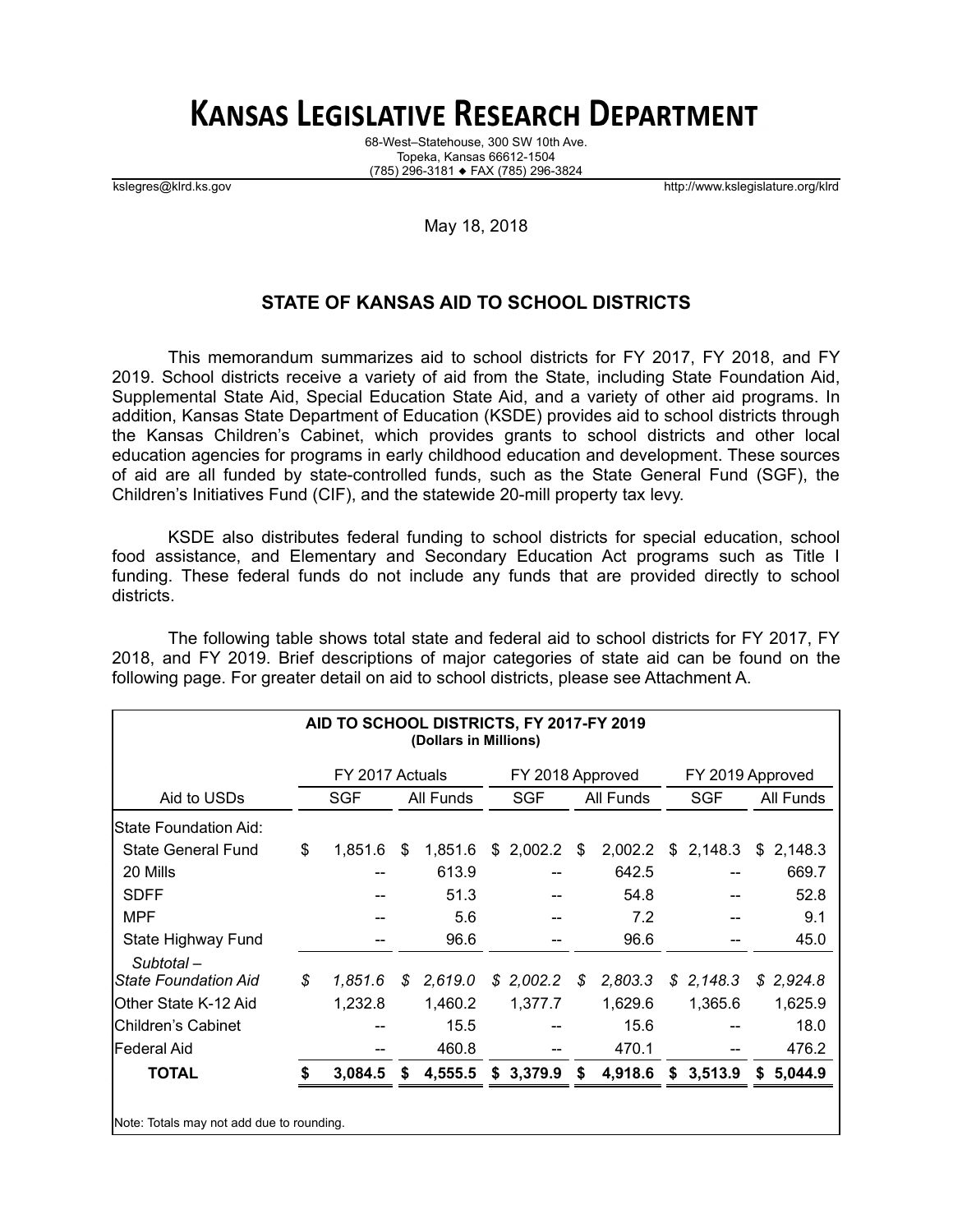## **Attachments**

The following attachments provide greater detail on state aid to school districts (aid to local units of government) and individuals (other assistance), along with appropriations for KSDE included in bills passed by the 2018 Legislature.

**Attachment A.** This attachment includes all state and federal aid provided to school districts or individuals. Federal aid is defined to include only those funds that flow through KSDE and does not include funds that are provided directly to school districts. The table includes the following line items:

- **State Aid,** the total amount of aid to local units of government and other assistance provided by the State of Kansas using state moneys, such as SGF, CIF, the 20-mill property tax levy, and other state-controlled funds. In this table, the total is the sum of the subtotals for K-12 State Aid and Kansas Children's Cabinet aid;
- **K-12 State Aid,** the subtotal amount of state aid to local units of government and other assistance that goes directly into the K-12 education system. This includes the following:
	- **State Foundation Aid (SFA),** state aid to school districts as determined by the Base Aid for Student Excellence (BASE). SFA comprises:
		- SGF appropriations;
		- The statewide 20-mill property tax levy;
		- The School District Finance Fund;
		- The Mineral Production Fund; and
		- A transfer from the State Highway Fund;
	- **Supplemental State Aid,** state equalization aid to school districts for Local Option Budgets (LOB). The LOB is equalized to the 81.2 percentile of assessed valuation per pupil (AVPP);
	- **Special Education State Aid,** state aid for excess costs associated with special education;
	- **Capital Outlay State Aid,** state equalization aid for local capital outlay property tax levies. School districts are ranked from highest to lowest in AVPP. The school district at the median of AVPP receives 25.0 percent state aid. State aid decreases by 1.0 percent for each \$1,000 in AVPP above the median and state aid increases by 1.0 percent for each \$1,000 in AVPP below the median. Capital Outlay State Aid is a demand transfer from the SGF and is considered a SGF expenditure;
	- **Capital Improvement State Aid (Bond and Interest State Aid),** state aid for general obligation bonds incurred by school districts for the construction of new capital projects such as school buildings. Capital Improvement State Aid is a special revenue fund expenditure funded by a revenue from the SGF. Therefore, it is not a SGF expenditure, but it is a SGF obligation;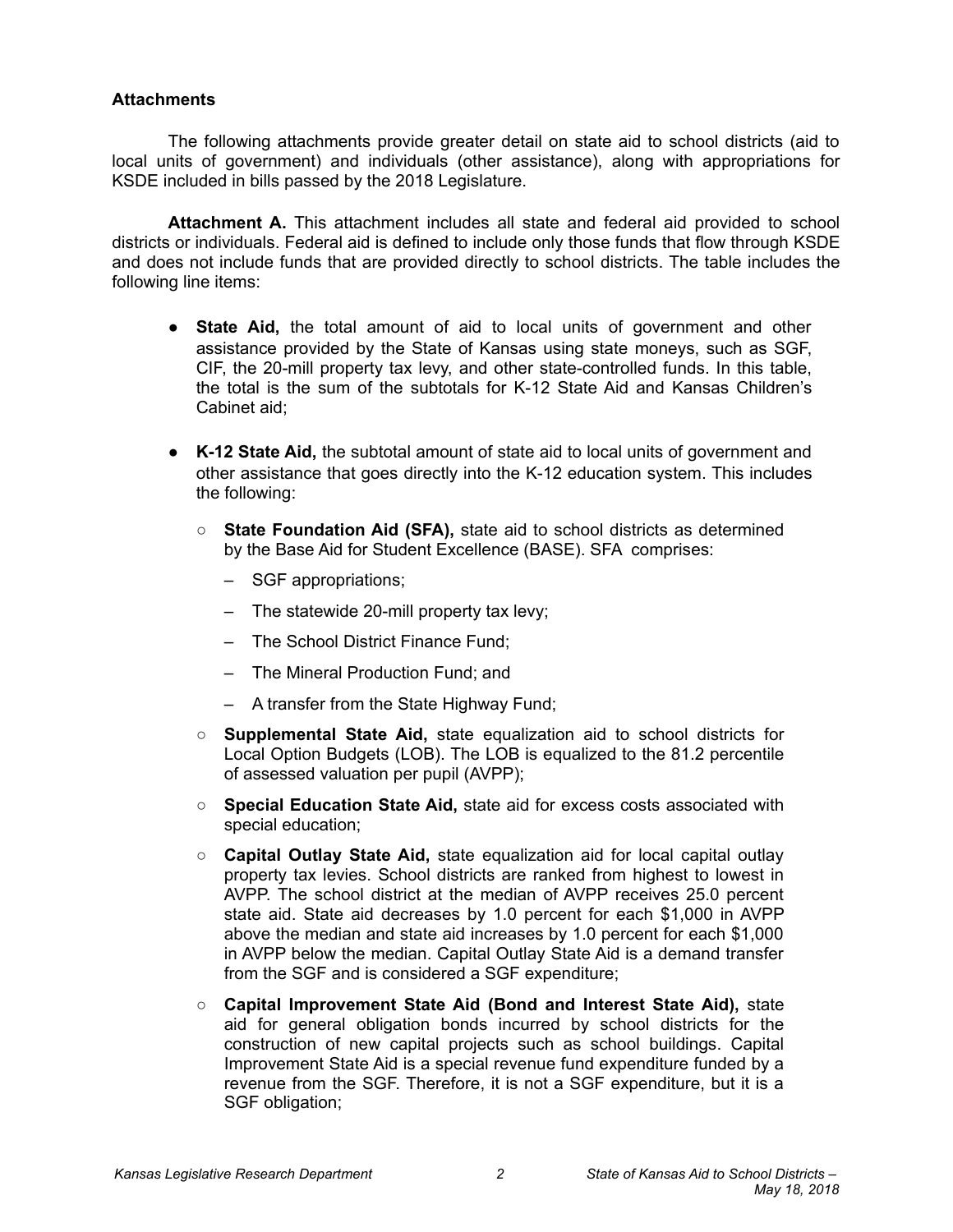- **Kansas Public Employee Retirement System (KPERS) Employer Contributions,** employer contributions to KPERS paid directly by the State. These include contributions for public school employees, especially teachers, and employees of community colleges, technical colleges, and interlocals; and
- **Various Smaller Aid Programs,** these include Parents as Teachers, professional development for teachers, Kansas Reading Success, the Mentor Teacher Program, Driver Education Program Aid, and other forms of state aid to school districts;
- **Kansas Children's Cabinet,** the subtotal amount of state aid to local units of government and other assistance provided by the Kansas Children's Cabinet; and
- **Federal Aid,** the total amount of federal aid distributed to school districts through KSDE, including special education, school food assistance, and a variety of other grants.

**Attachment B.** This attachment summarizes all changes to the approved KSDE budgets for FY 2018 and FY 2019 included in bills passed by the 2018 Legislature: Sub. for SB 423, which included the Legislature's school finance remedy to the Kansas Supreme Court's ruling in *Gannon V* and made appropriations to KSDE, and House Sub. for SB 109, which was the omnibus budget bill passed by the 2018 Legislature. House Sub. for SB 61, the follow-up school finance bill, is not included because it did not make any appropriations.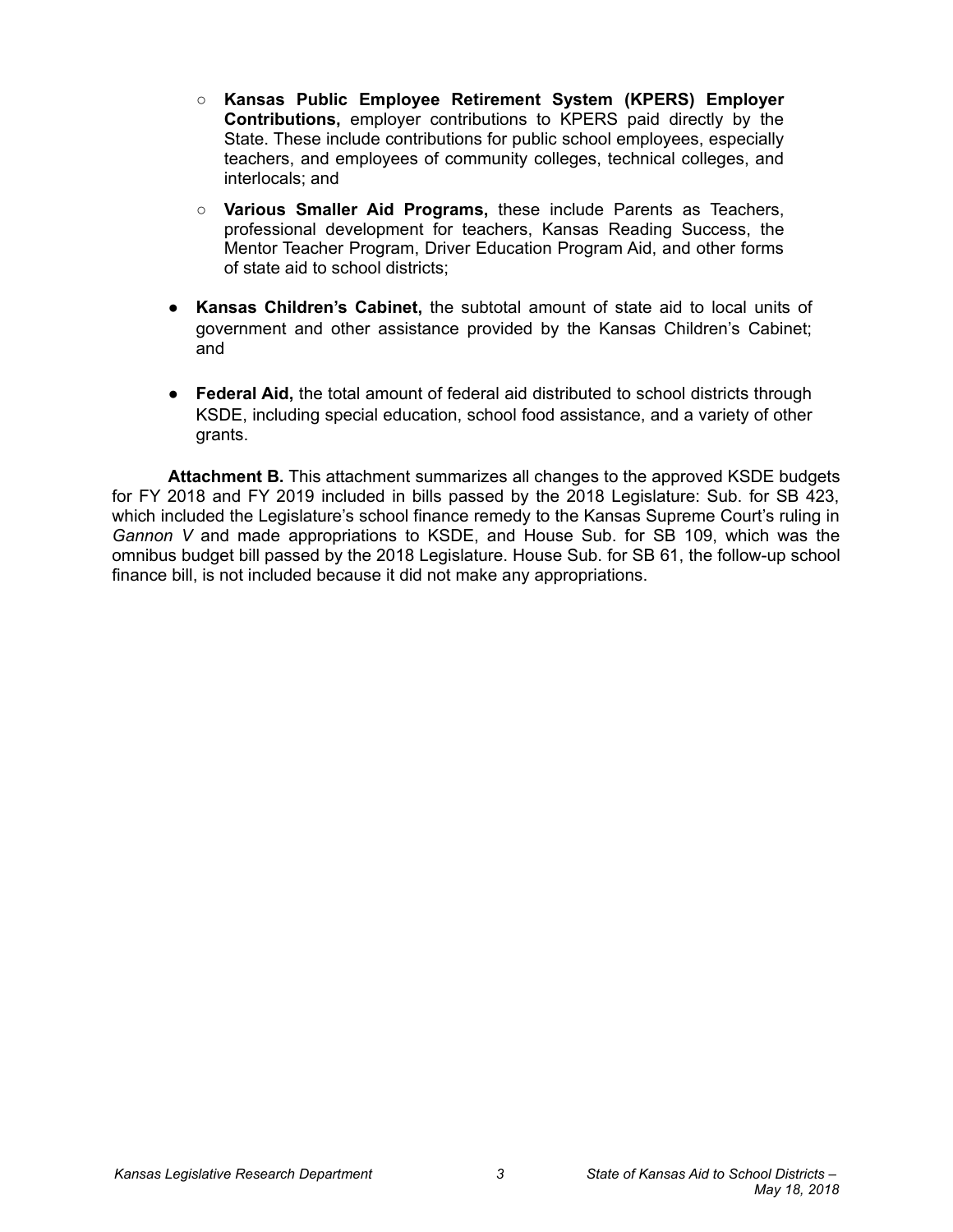#### **Attachment A State of Kansas K-12 Aid to Locals and Other Assistance (2018 Session Approved)**

|                                                |                      | FY 2017 Actuals                 |                      | FY 2018 Approved                                                                                      | FY 2019 Approved                                                                                      |                          |  |  |
|------------------------------------------------|----------------------|---------------------------------|----------------------|-------------------------------------------------------------------------------------------------------|-------------------------------------------------------------------------------------------------------|--------------------------|--|--|
|                                                | <b>SGF</b>           | All Funds                       | SGF                  | All Funds                                                                                             | <u>SGF</u>                                                                                            | All Funds                |  |  |
| <b>State Aid</b>                               |                      |                                 |                      |                                                                                                       |                                                                                                       |                          |  |  |
| K-12 State Aid                                 |                      |                                 |                      |                                                                                                       |                                                                                                       |                          |  |  |
| <b>State Foundation Aid</b>                    |                      |                                 |                      |                                                                                                       |                                                                                                       |                          |  |  |
| <b>State General Fund</b>                      |                      | \$1,851,641,079 \$1,851,641,079 |                      | \$2,002,237,017 \$2,002,237,017                                                                       | \$2,148,294,000                                                                                       | \$2,148,294,000          |  |  |
| 20 Mills                                       |                      | 613,881,173                     |                      | 642,455,504                                                                                           |                                                                                                       | 669.656.040              |  |  |
| School District Finance Fund                   |                      | 51,303,853                      |                      | 54,800,000                                                                                            |                                                                                                       | 52,800,000               |  |  |
| <b>Mineral Production Fund</b>                 |                      | 5,556,550                       |                      | 7,197,000                                                                                             |                                                                                                       | 9,069,000                |  |  |
| State Highway Fund                             |                      | 96,600,000                      |                      | 96,600,000                                                                                            |                                                                                                       | 45,000,000               |  |  |
| Subtotal--State Foundation Aid                 | \$1,851,641,079      | \$2,618,982,655                 |                      | \$2,002,237,017 \$2,803,289,521                                                                       | \$2,148,294,000                                                                                       | \$2,924,819,040          |  |  |
| Supplemental (LOB) State Aid                   | \$<br>470,625,852 \$ | 470,625,852                     | \$<br>454,500,000 \$ | 454,500,000                                                                                           | \$<br>483,917,000 \$                                                                                  | 483,917,000              |  |  |
| Special Education State Aid                    | 425,469,632          | 435,469,632                     | 435,981,646          | 445,981,646                                                                                           | 490,380,818                                                                                           | 490,380,818              |  |  |
| Capital Outlay State Aid                       | 58,039,060           | 58,039,060                      | 60,530,000           | 60,530,000                                                                                            | 63,000,000                                                                                            | 63,000,000               |  |  |
| Capital Improvement State Aid *                |                      | 179,711,657                     |                      | 189,800,000                                                                                           |                                                                                                       | 200,000,000              |  |  |
| KPERS-USDs**                                   | 253,501,812          | 253,501,812                     | 384,875,670          | 384,875,670                                                                                           | 260,115,567                                                                                           | 260,115,567              |  |  |
| KPERS-Non-USDs                                 | 15,663,602           | 51,094,550                      | 21,847,072           | 61,730,072                                                                                            | 32,517,049                                                                                            | 72,601,049               |  |  |
| <b>KPERS Layering Payment</b>                  |                      |                                 | 6,400,000            | 6,400,000                                                                                             | 6,400,000                                                                                             | 6,400,000                |  |  |
| Mental Health Pilot Program                    |                      |                                 |                      |                                                                                                       | 9,953,886                                                                                             | 9,953,886                |  |  |
| <b>Parent Education Grants</b>                 |                      |                                 |                      | 7,237,635                                                                                             |                                                                                                       | 8,237,635                |  |  |
| Juvenile Detention Grants                      | 4,060,366            | 4,060,366                       | 5,060,528            | 5,060,528                                                                                             | 5,060,528                                                                                             | 5,060,528                |  |  |
| School Safety and Security Grants              |                      |                                 |                      |                                                                                                       |                                                                                                       | 5,000,000                |  |  |
| Pre-K Pilot                                    |                      |                                 |                      |                                                                                                       |                                                                                                       | 4,200,000                |  |  |
| School Food Assistance                         | 2,510,486            | 2,510,486                       | 2,510,486            | 2,510,486                                                                                             | 2,510,486                                                                                             | 2,510,486                |  |  |
| <b>Extraordinary Declining Enrollment</b>      |                      |                                 |                      | 2,593,452                                                                                             |                                                                                                       |                          |  |  |
| <b>ACT/WorkKeys</b>                            |                      |                                 |                      |                                                                                                       | 2,800,000                                                                                             | 2,800,000                |  |  |
| Kansas Reading Success***                      | 1,787,503            | 1,787,503                       | 2,100,000            | 2,100,000                                                                                             | 2,100,000                                                                                             | 2,100,000                |  |  |
| Professional Development Programs              |                      |                                 | 1,700,000            | 1,700,000                                                                                             | 1,700,000                                                                                             | 1,700,000                |  |  |
| Driver Education Program Aid                   |                      | 1,504,772                       |                      | 1,682,000                                                                                             |                                                                                                       | 1,682,000                |  |  |
| Mentor Teacher Program                         |                      |                                 | 800,000              | 800,000                                                                                               | 1,300,000                                                                                             | 1,300,000                |  |  |
| Communities Aligned in Early Dev. & Ed.        |                      |                                 |                      |                                                                                                       |                                                                                                       | 1,000,000                |  |  |
| <b>Technical Education Transportation</b>      |                      | 650,000                         |                      | 650,000                                                                                               | 650,000                                                                                               | 650,000                  |  |  |
| Teach for America                              |                      |                                 |                      |                                                                                                       | 520,000                                                                                               | 520,000                  |  |  |
| IT Education Opportunities***                  | 500,000              | 500,000                         | 500,000              | 500,000                                                                                               | 500,000                                                                                               | 500,000                  |  |  |
| Teacher Excellence Grants/Scholarships         | 261,115              | 261,115                         | 360,692              | 360,692                                                                                               | 360,693                                                                                               | 360,693                  |  |  |
| <b>Technical Education Incentive</b>           |                      |                                 | 105,000              | 105,000                                                                                               | 800,000                                                                                               | 800,000                  |  |  |
| <b>Education SuperHighway</b>                  |                      |                                 |                      |                                                                                                       | 300,000                                                                                               | 300,000                  |  |  |
| Juvenile Transitional Crisis Center Pilot      |                      |                                 |                      |                                                                                                       | 300,000                                                                                               | 300,000                  |  |  |
| Deaf-Blind Program Aid                         | 109,953              | 109,953                         | 110,000              | 110,000                                                                                               | 110,000                                                                                               | 110,000                  |  |  |
| Communities in Schools                         |                      | 50,000                          |                      | 50,000                                                                                                |                                                                                                       | 50,000                   |  |  |
| JAG-K Pilot Program****<br><b>Other Grants</b> | 312,500              | 312,500                         | 312,500              | 312,500                                                                                               | 15,000<br>312,500                                                                                     | 15,000                   |  |  |
| Subtotal--Other K-12 State Aid                 | 1,232,841,881        | 1,460,189,258                   | 1,377,693,594        | 1,629,589,681                                                                                         | 1,365,623,527                                                                                         | 312,500<br>1,625,877,162 |  |  |
|                                                |                      |                                 |                      |                                                                                                       |                                                                                                       |                          |  |  |
| Subtotal--K-12 State Aid                       |                      |                                 |                      | \$3,084,482,960 \$4,079,171,913 \$3,379,930,611 \$4,432,879,202 \$3,513,917,527 \$4,550,696,202       |                                                                                                       |                          |  |  |
| <b>Children's Cabinet</b>                      |                      |                                 |                      |                                                                                                       |                                                                                                       |                          |  |  |
| Early Childhood Block Grant                    | \$                   | 14,921,726 \$<br>\$             |                      | 15,065,046 \$<br>\$                                                                                   |                                                                                                       | \$<br>17,399,976         |  |  |
| Child Care Quality Initiative                  |                      | 430,466                         |                      | 430,466                                                                                               |                                                                                                       | 500,000                  |  |  |
| Autism Diagnosis Program                       |                      | 43,047                          |                      | 43,047                                                                                                |                                                                                                       | 50,000                   |  |  |
| Family & Children Investment Fund              |                      | 114,173                         |                      | 68,500                                                                                                |                                                                                                       | 68,500                   |  |  |
| Subtotal--Children's Cabinet                   | \$                   | $15,509,412$ \$<br>S            |                      | 15,607,059<br>\$                                                                                      | \$                                                                                                    | 18,018,476<br>S          |  |  |
| <b>Total--State Aid</b>                        |                      |                                 |                      | $$3,084,482,960$ $$4,094,681,325$ $$3,379,930,611$ $$4,448,486,261$ $$3,513,917,527$ $$4,568,714,678$ |                                                                                                       |                          |  |  |
| <b>Federal Aid</b>                             |                      |                                 |                      |                                                                                                       |                                                                                                       |                          |  |  |
| <b>Special Education</b>                       | \$                   | 102,346,027 \$<br>S.            |                      | 102,692,560 \$<br>S                                                                                   |                                                                                                       | 102,692,560              |  |  |
| School Food Assistance                         |                      | 190,667,735                     |                      | 201,238,217                                                                                           |                                                                                                       | 206,493,055              |  |  |
| <b>ESEA Programs</b>                           |                      | 121,102,162                     |                      | 122,955,067                                                                                           |                                                                                                       | 122,280,067              |  |  |
| <b>TANF Children's Programs</b>                |                      | 9,887,183                       |                      | 4,132,317                                                                                             |                                                                                                       | 4,132,317                |  |  |
| Remainder of Other Asst. & Aid to Local Grants |                      | 36,786,438                      |                      | 39,121,252                                                                                            |                                                                                                       | 40,621,252               |  |  |
| <b>Total--Federal Aid</b>                      | \$                   | 460,789,545                     | - \$                 | 470,139,413                                                                                           | \$                                                                                                    | 476,219,251              |  |  |
| <b>GRAND TOTAL</b>                             |                      |                                 |                      |                                                                                                       | $$3,084,482,960$ $$4,555,470,870$ $$3,379,930,611$ $$4,918,625,674$ $$3,513,917,527$ $$5,044,933,929$ |                          |  |  |

\* Capital Improvement State Aid is a revenue transfer from the State General Fund.

\*\* FY 2019 does not include the transfers from the State General Fund to the KPERs Trust Fund for KPERS School approved by the 2018 Legislature. These are \$82.0 million and up to an additional \$56.0 million if FY 2018 revenue receipts exceed FY 2018 Consensus Revenue Estimates.

\*\*\* Contractual services expenditures but included as state aid because the primary beneficiaries are local education agencies.

\*\*\*\* Operations expenditure but included as state aid because the primary beneficiaries are students and local education agencies.